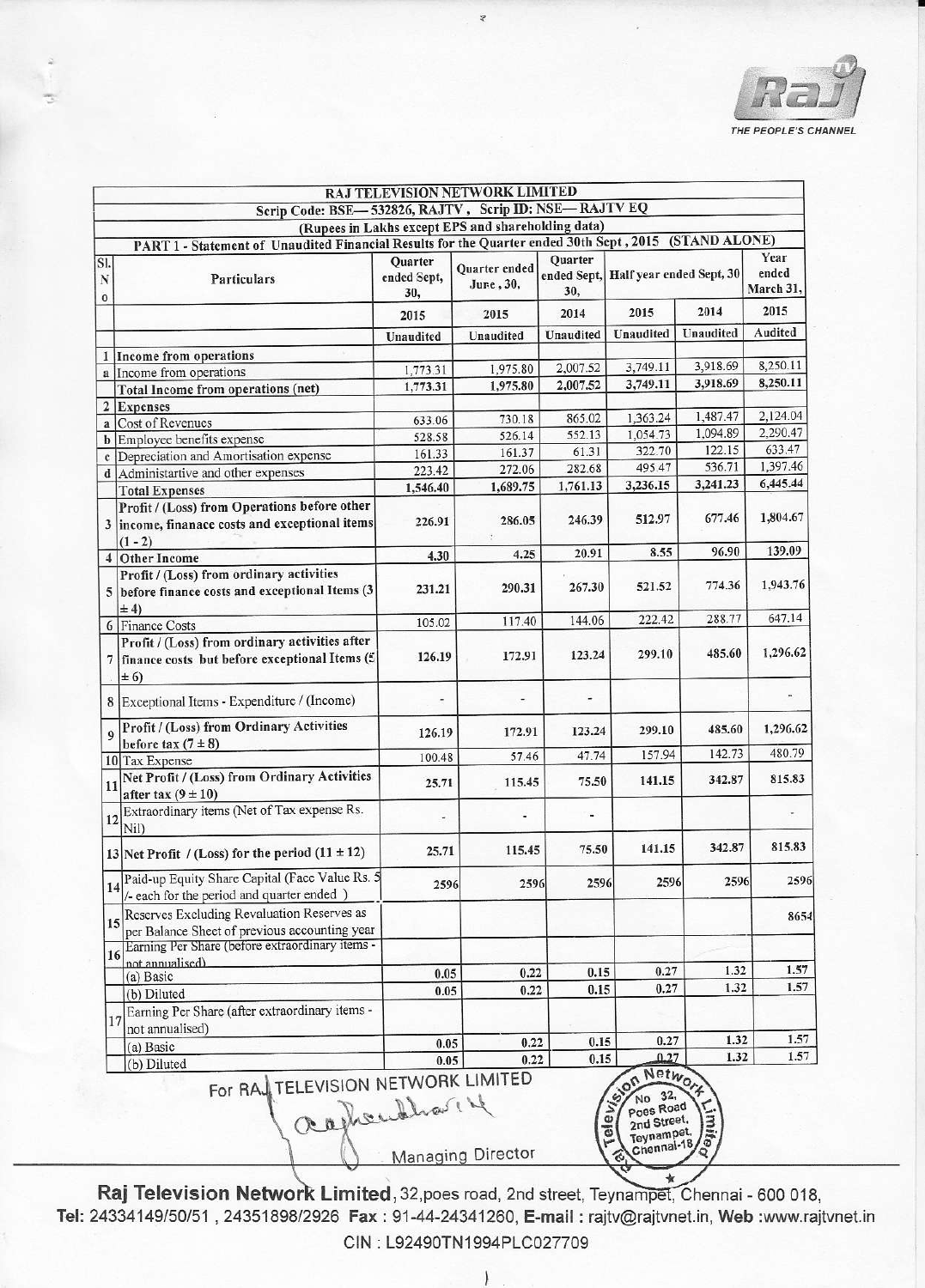

|                      |                                                                                           | Scrip Code: BSE-532826, RAJTV, Scrip ID: NSE-RAJTV EQ | RAJ TELEVISION NETWORK LIMITED                     |                            |                             |                |                         |
|----------------------|-------------------------------------------------------------------------------------------|-------------------------------------------------------|----------------------------------------------------|----------------------------|-----------------------------|----------------|-------------------------|
|                      |                                                                                           |                                                       | (Rupees in Lakhs except EPS and shareholding data) |                            |                             |                |                         |
|                      | <b>PART II</b>                                                                            |                                                       |                                                    |                            |                             |                |                         |
| SI.<br>N<br>$\bf{o}$ | Particulars                                                                               | <b>Ouarter</b> ended<br>Sept, 30,                     | <b>Quarter</b> ended<br>June, 30,                  | Quarter ended<br>Sept, 30, | Half year<br>ended Sept, 30 |                | Year ended<br>March 31, |
|                      |                                                                                           | 2015                                                  | 2015                                               | 2014                       | 2014                        | 2015           |                         |
| $\mathbf{A}$         | PARTICULARS OF<br><b>SHAREHOLDING</b>                                                     | Unaudited                                             | Unaudited                                          | Unaudited                  | Unaudited                   | Unaudited      | 2015<br>Audited         |
|                      | Public Share Holding                                                                      |                                                       |                                                    |                            |                             |                |                         |
|                      | - Number of Shares                                                                        | 16884081                                              | 15616857                                           | 16884081                   | 16884081                    | 16884081       |                         |
|                      | - Percentage of Shareholding                                                              | 32.52                                                 | 30.08                                              | 32.52                      | 32.52                       |                | 16122857                |
| $\overline{c}$       | Promoter and Promoter Group<br>Shareholding                                               |                                                       |                                                    |                            |                             | 32.52          | 31.06                   |
|                      | a) Pledged / Encumbered                                                                   |                                                       |                                                    |                            |                             |                |                         |
|                      | Number of Shares                                                                          | 500000                                                | 3500000                                            | 500000                     | 500000                      |                |                         |
|                      | Percenatge of Shares (as a % of total share holding<br>of promoter and promoter group)    | 1.38                                                  | 9.64                                               | 1.43                       | 1.43                        | 500000<br>1.38 | 2500000<br>6.99         |
|                      | Percenatge of Shares (as a % of total share capital<br>of the Company)                    | 0.96.                                                 | 6.74                                               | 0.96                       | 0.96                        | 0.96           | 4.82                    |
|                      | b) Non - Pledged / Non - Encumbered                                                       |                                                       |                                                    |                            |                             |                |                         |
|                      | - Number of Shares                                                                        | 35797244                                              | 32796487                                           | 34529263                   | 34529263                    | 35797244       | 33290487                |
|                      | Percentage of Shares (as a % of total<br>shareholding of promoter and<br>promoters group) | 98.62                                                 | 90.36                                              | 98.57                      | 98.57                       | 98.62          | 93.01                   |
|                      | - Percentage of Shares (as a % of total<br>share capital of the Company)                  | 68.96                                                 | 63.18                                              | 66.51                      | 66.51                       | 68.96          | 64.13                   |

| <b>PARTICULARS</b>                                                               | Quarter ended 30.09.2015<br>Nil |  |  |
|----------------------------------------------------------------------------------|---------------------------------|--|--|
| Pending at the Beginning of the Quarter                                          |                                 |  |  |
| Received during the quarter                                                      |                                 |  |  |
| Disposed of During the quarter<br>Remaining unresolved at the end of the quarter |                                 |  |  |
|                                                                                  | Nil                             |  |  |

FOR RAYTELEVISION NETWORK LIMITED CAW Managing Director

**PO** No. 32.

ā

Raj Television Network Limited, 32, poes road, 2nd street, Teynampet, Chennai - 600 018, Tel: 24334149/50/51, 24351898/2926 Fax: 91-44-24341260, E-mail: rajtv@rajtvnet.in, Web:www.rajtvnet.in CIN: L92490TN1994PLC027709

9

Netwo

No 32.<br>Poes Road<br>2nd Street,<br>Teynampet,<br>Chennai-18

 $\overline{2}$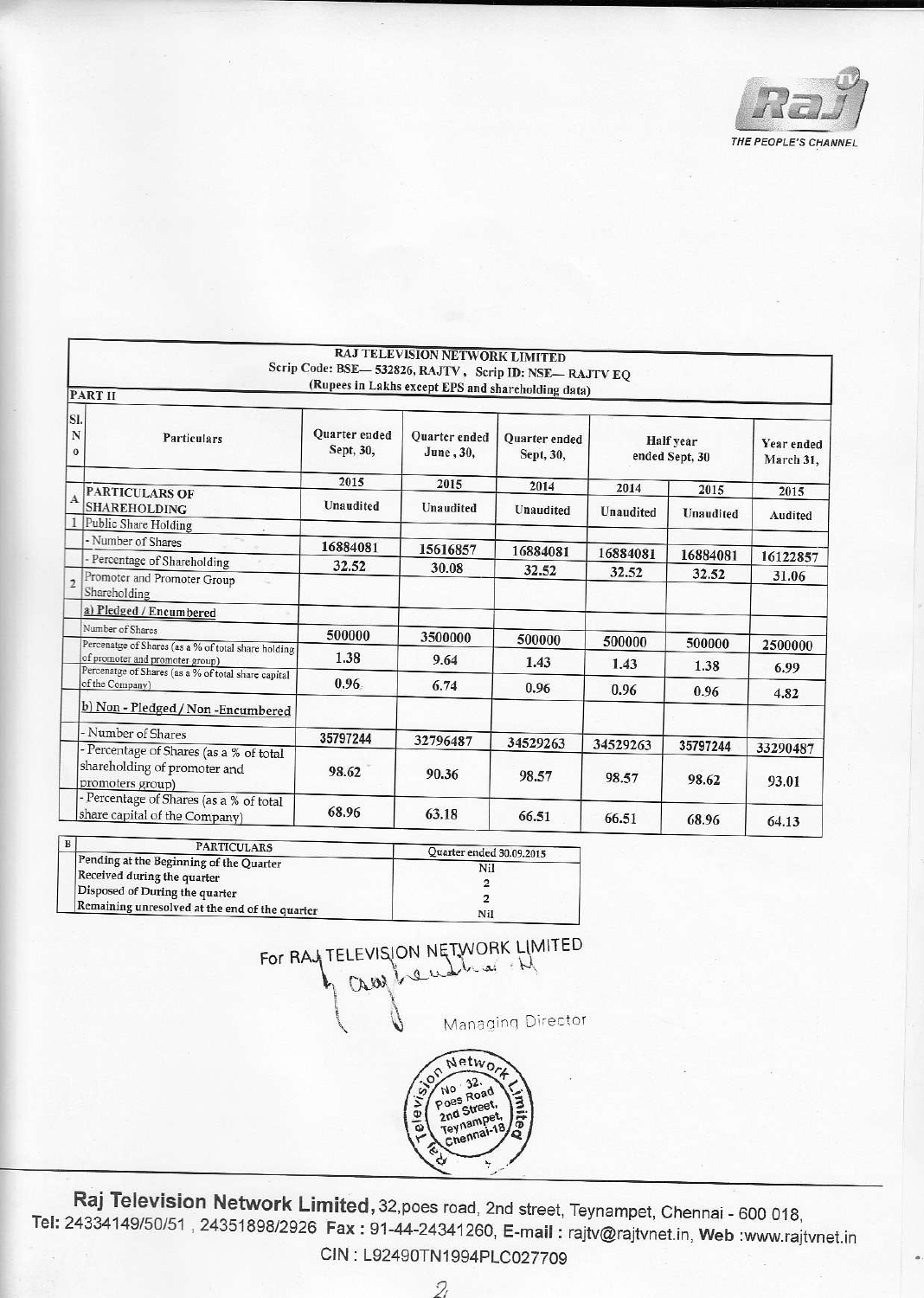

|                         | No. 32, Poes Road, II Street, Teynampet, Chennai - 600 018 |                                  |                                |  |  |
|-------------------------|------------------------------------------------------------|----------------------------------|--------------------------------|--|--|
|                         | <b>BALANCE SHEET AS at</b>                                 | (Rs. in Lakhs)                   |                                |  |  |
| A                       | <b>EQUITY AND LIABILITIES</b>                              | As at Period<br>ended 30.09.2015 | As at year ended<br>31.03.2015 |  |  |
|                         |                                                            | <b>UN-AUDITED</b>                | <b>AUDITED</b>                 |  |  |
| $\mathbf{1}$            | Shareholder' Funds                                         |                                  |                                |  |  |
|                         | <b>Share Capital</b><br>(a)                                | 2,595.67                         | 2,595.67                       |  |  |
|                         | (b) Reserve and surplus                                    | 13,073.96                        | 12,933.81                      |  |  |
|                         | (b) Money Received against Share<br>Warrants               |                                  |                                |  |  |
|                         |                                                            | 15,669.63                        | 15,529.48                      |  |  |
|                         |                                                            |                                  |                                |  |  |
| $\overline{2}$          | Share Application money pending<br>allotment               |                                  |                                |  |  |
| $\overline{2}$          | Non Current Liabilities                                    |                                  |                                |  |  |
|                         | (a) Long Term Borrowings                                   | 422.22                           | 519.79                         |  |  |
|                         | (b) Defferred tax Liabilities (Net)                        | 633.22                           | 661.66                         |  |  |
|                         | (c) Other Long Term liabilities                            | 225.00                           | 248.53                         |  |  |
|                         |                                                            | 1,280.44                         | 1,429.99                       |  |  |
| 3                       | <b>Current Liabilities</b>                                 |                                  |                                |  |  |
|                         | <b>Short Term Borrowings</b><br>(a)                        | 2,548.93                         | 2,440.35                       |  |  |
|                         | (b) Trade Payables                                         | 38.10                            | 42.92                          |  |  |
|                         | (d) Short Term Provisions                                  | 729.17                           | 577.14                         |  |  |
|                         |                                                            | 3,316.20                         | 3,060.41                       |  |  |
|                         | TOTAL - EQUITY AND LAIBILITIES                             | 20,266.27                        | 20,019.88                      |  |  |
| B                       | <b>ASSETS</b>                                              |                                  |                                |  |  |
| $\mathbf{1}$            | <b>Non - Current Assets</b>                                |                                  |                                |  |  |
|                         | (a) Fixed Assets                                           |                                  |                                |  |  |
|                         | (b) Non Current Investments                                | 10,103.08                        | 10,272.20                      |  |  |
|                         |                                                            |                                  |                                |  |  |
|                         | (c) Defferred Tax assets (Net)                             | ٠                                |                                |  |  |
|                         | (d) Long term Loans and Advances                           | 2,284.89                         | 1,745.09                       |  |  |
|                         | (e) Other Non-Current Assets                               |                                  |                                |  |  |
|                         |                                                            | 12,387.97                        | 12,017.29                      |  |  |
| $\overline{\mathbf{c}}$ | <b>Current Assets</b>                                      |                                  |                                |  |  |
|                         | <b>Current Investments</b><br>(a)                          |                                  |                                |  |  |
|                         | (b) Inventories                                            | 1,067.05                         | 1,117.46                       |  |  |
|                         | (c) Trade Receivables                                      | 6,213.77                         | 6,206.00                       |  |  |
|                         | (d) Cash and Cash Equivalents                              | 231.77                           | 286.59                         |  |  |
|                         | (e) Other current assets                                   | 365.71                           | 392.54                         |  |  |
|                         |                                                            | 7,878.30                         | 8,002.59                       |  |  |
|                         | Total                                                      | 20,266.27                        | 20,019.88                      |  |  |
|                         | For RAJ TELEVISION NETWORK LIMITED                         |                                  | atwork                         |  |  |

Deudles / N aas.

 $\overline{\mathbb{F}}$ Raj Television Network Limited, 32, poes road, 2nd street Raj Television Network Limited, 32, poes road, 2nd street, Textian met, Chennai - 600 018,<br>Tel: 24334149/50/51, 24351898/2926 Fax: 91-44-24341260, E-mail: reft @rajtvnet.in, Web:www.rajtvnet.in

 $\overline{v}$ 

CIN: L92490TN1994PLC027709

3